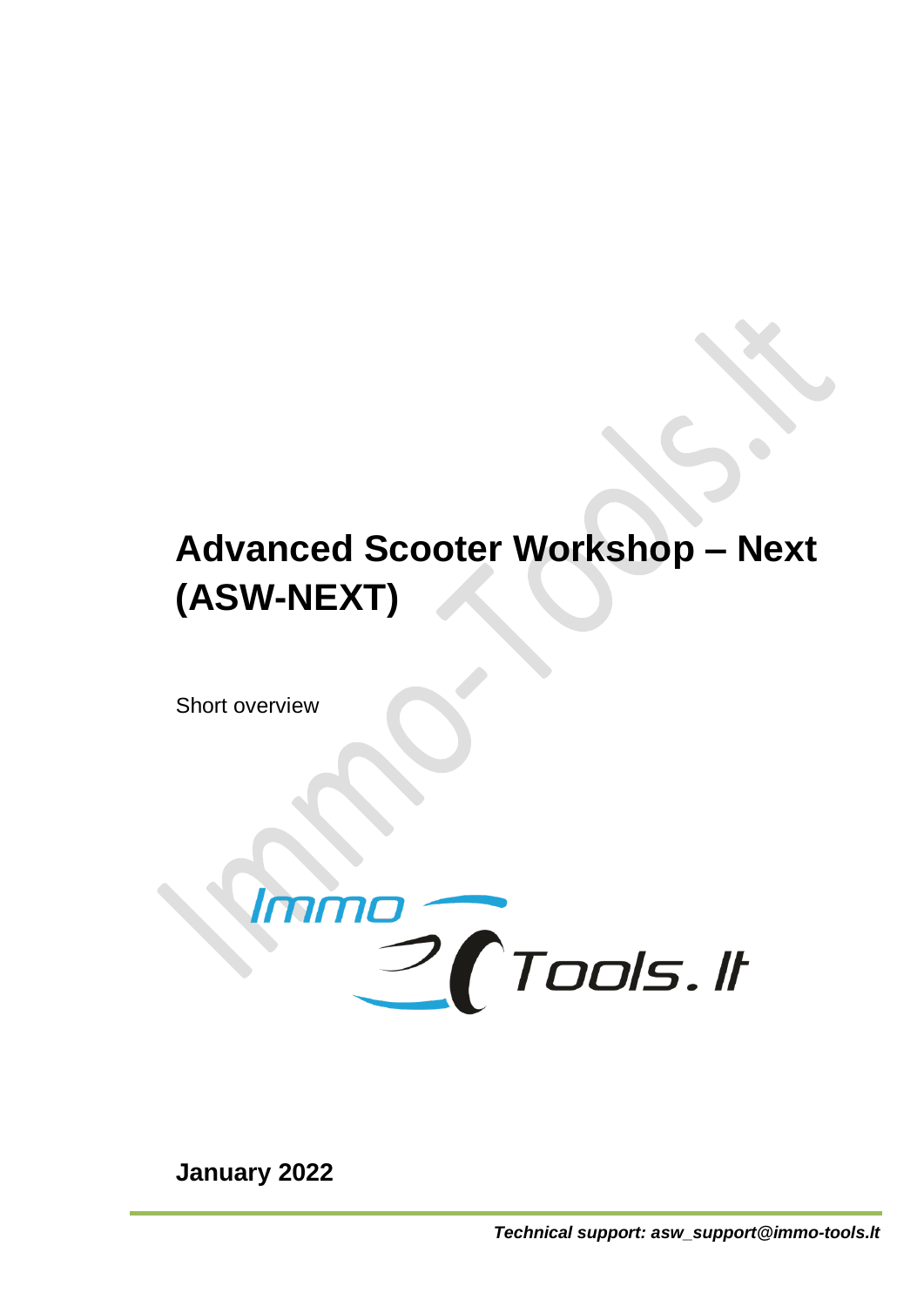# **1. Introduction**

Since 2015, when we introduced **Advanced Scooter Workshop** (**ASW**), this tool helped thousends of its owners to solve many issues in field of scooter electronics repair. Now we introduce successor of ASW, it's next generation – **ASW-NEXT**. Device that is more suited for today's needs, more flexible, more informative and with much more better user interface.

# **2. What's in the box?**



- **ASW-NEXT** hardware interface
- **USB-A** to **USB-C** cable
- **Plug** with target connection wires
- **Empty plug** to build custom cable by yourself
- **1 kOhm resitor** for ECU BOOT modes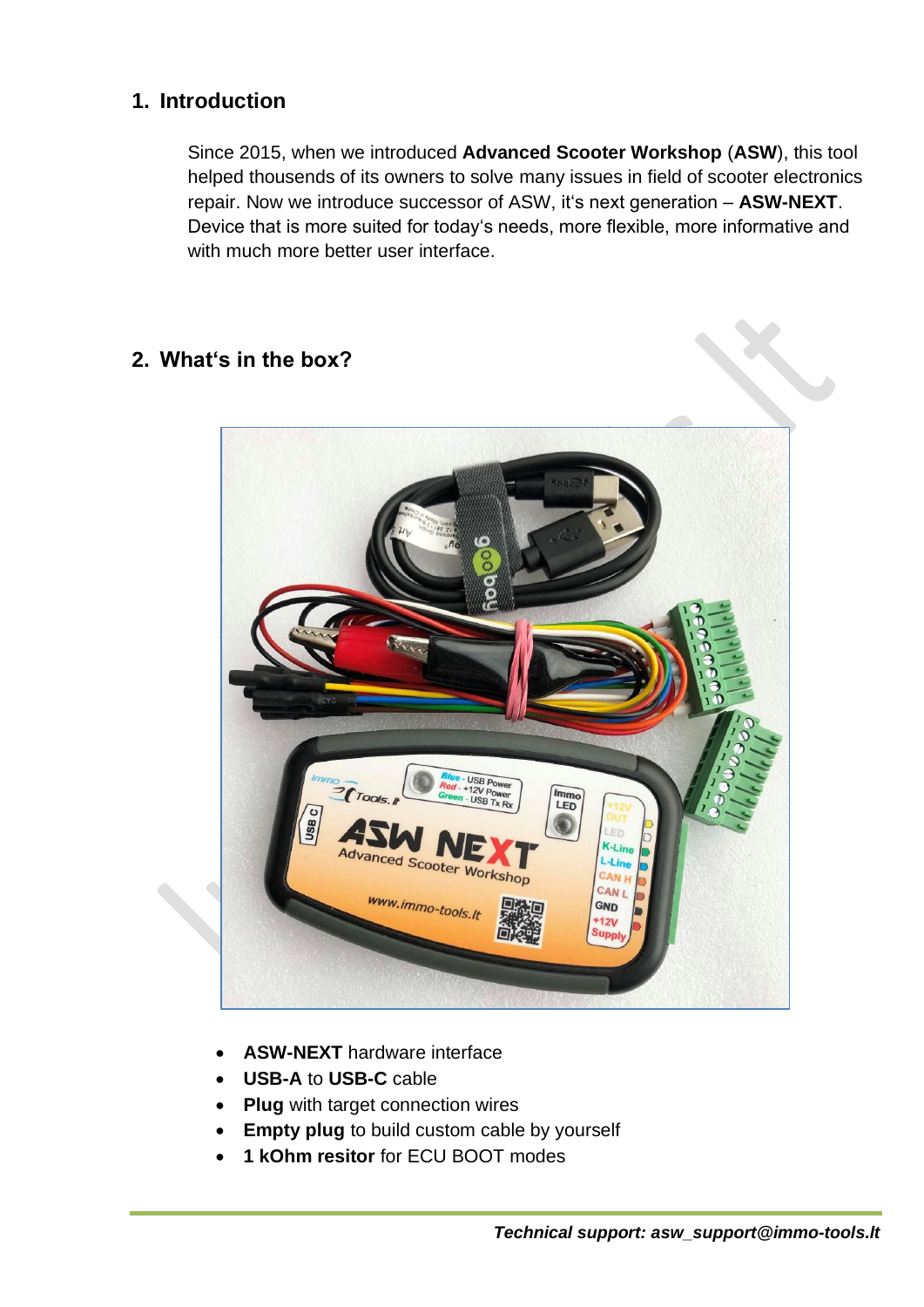# **3. Hardware**

**ASW-NEXT** is connected to the PC via USB-C cable. On the top panel device has:

- Multi-color LED for status of USB communication and indicator of power supply
- Immobilizer LED for on-the-bench ECU testing (to check, does control unit under test accept transponder key). This LED is internally connected to +12V via 1 kOhm resistor and is lit-on by applying low level to white wire "LED".

#### **Terminals of the green connector**:

- **+12V** supply input
- **Ground**
- High speed **CAN-BUS** with internal terminating resistor
- **K-Line**
- **L-Line**
- Switched **+12V** output **(2A max**). Controlled by software
- **LED** control input with internal resistor. Low level on this input turns on "Immo LED" on the top panel. No external current limiting resistor needed.

### **4. Software**

Software comes *free of charge* and is available to download from [www.immo-tools.lt](http://www.immo-tools.lt/) We plan to release 10 updates / year.

| <b>Hex Editor</b><br>Dell'orto Peugeot Satelis/Metro 400<br>$\checkmark$<br>No File<br>∈K-Line Diag−<br>00.01.02.03.04.05.06.07.08.09.03.0B.0C.0D.0F.0F.0123456789ABCDEF |                                                                           |                                                                                                                                                                                |                                                                                                                                                                                                                                                       |                                       |  |  |  |
|--------------------------------------------------------------------------------------------------------------------------------------------------------------------------|---------------------------------------------------------------------------|--------------------------------------------------------------------------------------------------------------------------------------------------------------------------------|-------------------------------------------------------------------------------------------------------------------------------------------------------------------------------------------------------------------------------------------------------|---------------------------------------|--|--|--|
| Transponder Keys TEMIC-11 / T5-11<br>Read Idea                                                                                                                           |                                                                           |                                                                                                                                                                                |                                                                                                                                                                                                                                                       |                                       |  |  |  |
| Read                                                                                                                                                                     | Number of stored keys                                                     |                                                                                                                                                                                | Max keys to store                                                                                                                                                                                                                                     | Key storage CRC status                |  |  |  |
| <b>Read Emula</b>                                                                                                                                                        | 2                                                                         |                                                                                                                                                                                | 8                                                                                                                                                                                                                                                     | OK                                    |  |  |  |
| Read ful                                                                                                                                                                 |                                                                           | *With header /BE FA/                                                                                                                                                           | *With header /7D 5F/                                                                                                                                                                                                                                  | -Set / Remove key                     |  |  |  |
| <b>Erase Fault</b>                                                                                                                                                       | MASTER                                                                    | BE FA 01 23 45 67 89 AB                                                                                                                                                        | 7D 5F 80 C4 A2 E6 91 D5                                                                                                                                                                                                                               |                                       |  |  |  |
| K-Line BOOT-                                                                                                                                                             | SLAVE 1                                                                   | BF FA 01 22 33 44 55 66                                                                                                                                                        | 7D 5F 80 44 CC 22 AA 66                                                                                                                                                                                                                               |                                       |  |  |  |
|                                                                                                                                                                          | $\infty$ SLAVE 2                                                          | 00 00 00 00 00 00 00 00                                                                                                                                                        | 00 00 00 00 00 00 00 00                                                                                                                                                                                                                               |                                       |  |  |  |
| Close BC                                                                                                                                                                 | $\mathsf{R}$ SLAVE 3                                                      | 00 00 00 00 00 00 00 00                                                                                                                                                        | 00 00 00 00 00 00 00 00                                                                                                                                                                                                                               | <b>Remove key</b><br><b>B</b> Set key |  |  |  |
| Read full FLASH                                                                                                                                                          | $(X)$ SLAVE $4$                                                           | 00 00 00 00 00 00 00 00                                                                                                                                                        | 00 00 00 00 00 00 00 00                                                                                                                                                                                                                               |                                       |  |  |  |
|                                                                                                                                                                          | $(x)$ SLAVE 5                                                             | 00 00 00 00 00 00 00 00                                                                                                                                                        | 00 00 00 00 00 00 00 00                                                                                                                                                                                                                               |                                       |  |  |  |
| Read/Set Keys                                                                                                                                                            | $(X)$ SLAVE 6                                                             | 00 00 00 00 00 00 00 00                                                                                                                                                        | 00 00 00 00 00 00 00 00                                                                                                                                                                                                                               |                                       |  |  |  |
|                                                                                                                                                                          | $\mathsf{\times}$ SLAVE_7                                                 | 00 00 00 00 00 00 00 00                                                                                                                                                        | 00 00 00 00 00 00 00 00                                                                                                                                                                                                                               | Save to text file                     |  |  |  |
|                                                                                                                                                                          | Notes                                                                     | * = Header of TEMIC-11 depends<br>$\bullet$ = Key stored<br>on transponder programmer<br>that you use.<br>$(\mathbf{x})$ = Key position empty<br>For example, Zed-Bull decodes |                                                                                                                                                                                                                                                       | Apply changes                         |  |  |  |
|                                                                                                                                                                          | $\bigcirc$ = Key can't be stored here<br>transponders with header "7D 5F" |                                                                                                                                                                                |                                                                                                                                                                                                                                                       | <b>B</b> Close without changes        |  |  |  |
|                                                                                                                                                                          |                                                                           |                                                                                                                                                                                | [16:33:14] Status : Loading (STEP_2) OK<br>[16:33:15] Status : Loading (STEP_3) OK<br>[16:33:15] Status : Waiting For Commands<br>[16:40:29] Finding USB Device: OK<br>[16:40:30] Status : Read identification OK<br>[16:40:30] Status : Read FLASHOK |                                       |  |  |  |

*Technical support: asw\_support@immo-tools.lt*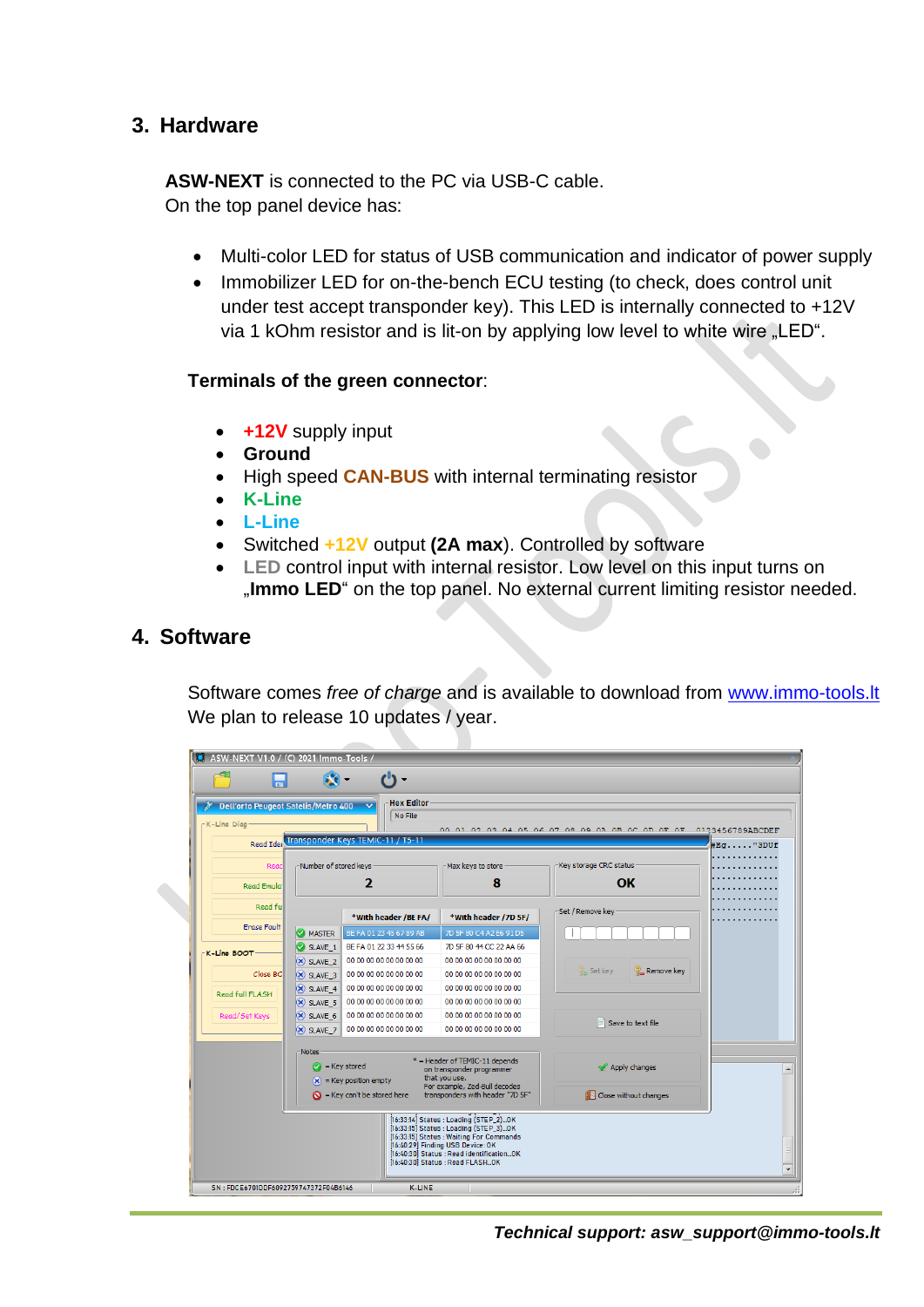# **5. Common information**

 $\sim$   $\sim$ 

# **5.1. Diagnostic connectors**

For basic functions (non-BOOT), every ECU can be accessed by in-scooter diagnostic connector. Obtain suitable connector to build yourself a diagnostic cable according tables below, to connect ASW-NEXT to the scooter's diagnostic plug.

| Piaggio group EURO-5 diagnostic connector |                         |                                                                                   |  |  |  |  |
|-------------------------------------------|-------------------------|-----------------------------------------------------------------------------------|--|--|--|--|
| <b>Diagnostic connector in</b><br>scooter | <b>Tester connector</b> | <b>Pinout</b>                                                                     |  |  |  |  |
|                                           |                         | 1. +12V IGNITION<br>2. CAN H<br>3. GND<br>4. +12V BATTERY<br>5. CANL<br>6. K-LINE |  |  |  |  |

| Piaggio group 3-pin diagnostic connector |                         |                                            |  |  |  |  |
|------------------------------------------|-------------------------|--------------------------------------------|--|--|--|--|
| Diagnostic connector in<br>scooter       | <b>Tester connector</b> | <b>Pinout</b>                              |  |  |  |  |
|                                          |                         | 1. L-LINE (if used)<br>2. GND<br>3. K-LINE |  |  |  |  |

| Peugeot 6-pin diagnostic connector                        |                         |                                                                                           |  |  |  |  |
|-----------------------------------------------------------|-------------------------|-------------------------------------------------------------------------------------------|--|--|--|--|
| <b>Diagnostic connector in</b><br>scooter                 | <b>Tester connector</b> | <b>Pinout</b>                                                                             |  |  |  |  |
| $\mathbf{A2}$<br>IA3<br><b>B1</b><br>R <sub>2</sub><br>B. | A <sub>3</sub>          | A1. GND<br>A2. CAN L<br>$A3. +12V$<br><b>B1. K-LINE</b><br><b>B2. CAN H</b><br>B3. L-LINE |  |  |  |  |

*Technical support: asw\_support@immo-tools.lt*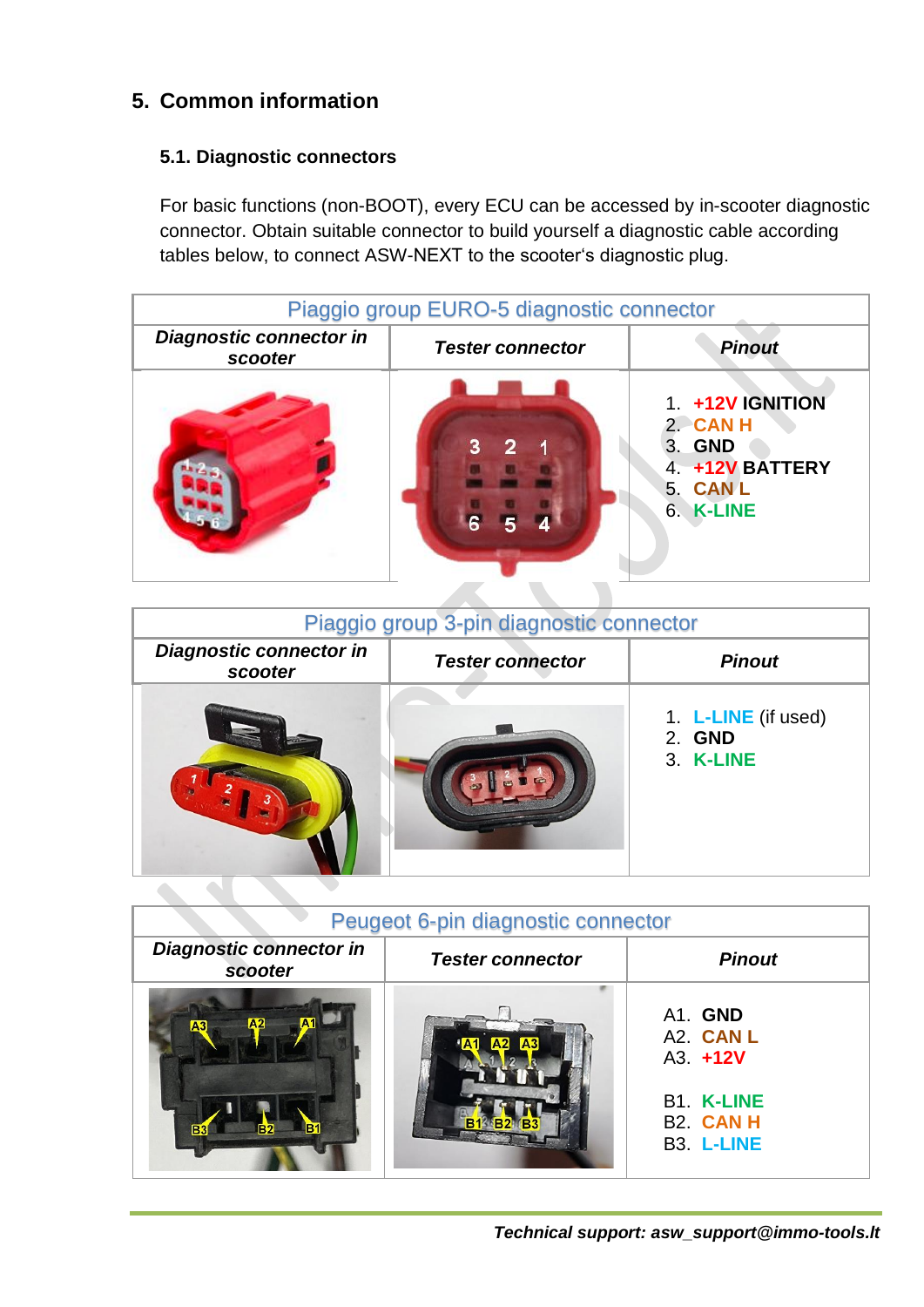# **5.2. Immobilizer diagnostic LED blink codes**

Immobilizer LED blinks status of immobilizer system on ignition-on. Blink pattern consist of several sections.

LED blinks virgin / programmed state first:

Short blink (~0.4 sec) – system programmed Long blink (~0.7 sec) – system VIRGIN

LED goes off then.

.

#### **If ignition was turned on with a valid MASTER key**:

LED blinks number of stored keys by means of series of very short blinks (~0.2 sec). 2 very short blinks means 2 stored keys (MASTER and one SERVICE key, etc.). Then LED goes off permanently, indicating the immobilizer system was successfully disarmed.

#### **If ignition was turned on with valid SERVICE key**:

LED goes off permanently, indicating the immobilizer system was successfully disarmed.

### **If key recognition issue occured**:

LED blinks diagnostic fault code and goes on permanently, indicating the immobilizer system remain in armed state (engine can't be started).

**1 blink** – fault of serial communication.

For ECUs that uses 3-pin active transponder reader antenna this fault may be caused by faulty antenna by itself, missing power supply to antenna or broken wire between antenna and ECU.

For IMM006 this fault may be caused by broken wire between IMM006 and ECU, missing power supply to ECU or synchronisation code mismatch.

**2 blinks** – key not detected

**3 blinks** – key was detected, but it doesn't belong to ECU or immobilizer unit.